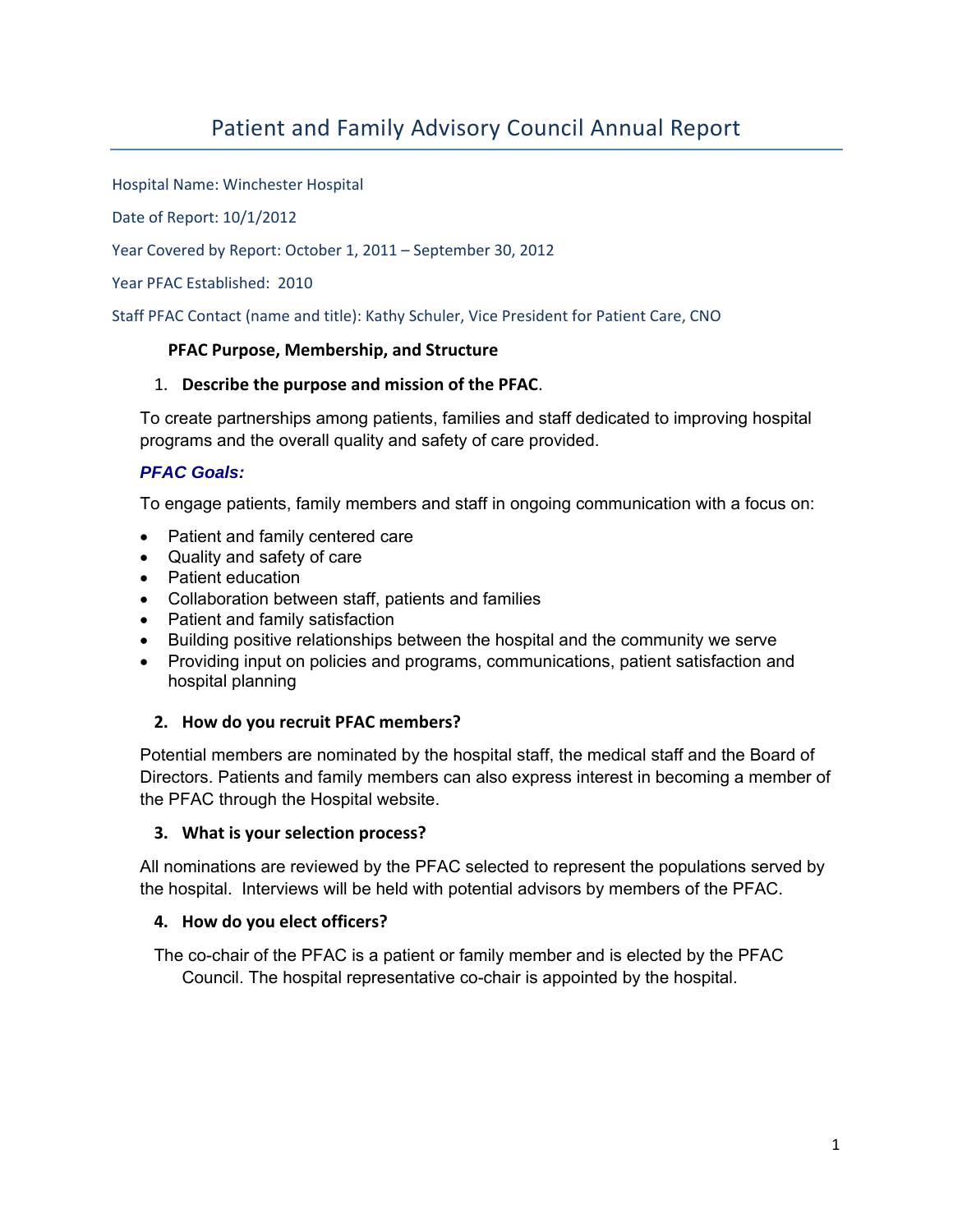#### **5. Is there a staff liaison(s) for the PFAC? In what department is the PFAC situated?**

The PFAC is in the Patient Care Services Division. The Vice President for Patient Care Services serves as the executive sponsor. The executive assistant to the Vice President for Patient Care is the staff liaison.

#### **5. What is the size of the PFAC?**

The PFAC consists of 15 members. Membership is comprised of the following:

- **Nine patient/family advisors** representative of the community and population served by Winchester Hospital. ◘One patient/family advisor co-chairs the council
- **Six staff advisors** selected from diverse areas of the hospital

◘Three of the staff advisor positions are held by the following:

One member of the medical staff

One executive sponsor

 One member of the Winchester Hospital Board of Directors, appointed by the Chairman of the Board

◘The remaining three staff advisor positions will be held by:

One staff registered nurse

One clinical staff member

One staff member who works in an administrative or support role

• In addition, the council will be supported by one administrative support person/liaison.

 The Maternal Child Health PFAC is comprised of six parent advisors and three hospital staff members.

# **6. Are at least 50% of PFAC members current or former patients or family members? How many patient and family members and how many staff members are on the PFAC?**

Yes, 60% of the PFAC members are current or former patients or family members. There are nine patient/family advisors and six hospital staff members.

### **7. What is the term of service for PFAC members?**

 In 2010, six patient/family advisors were selected. Three have an initial appointment of three years, and three have an initial appointment of two years. In year two, 2011, an additional three patient family advisors were appointed who each have two-year terms. All future advisors will have a term of two years. If a patient/family advisor leaves during their term, a new advisor will be selected for the remainder of the term.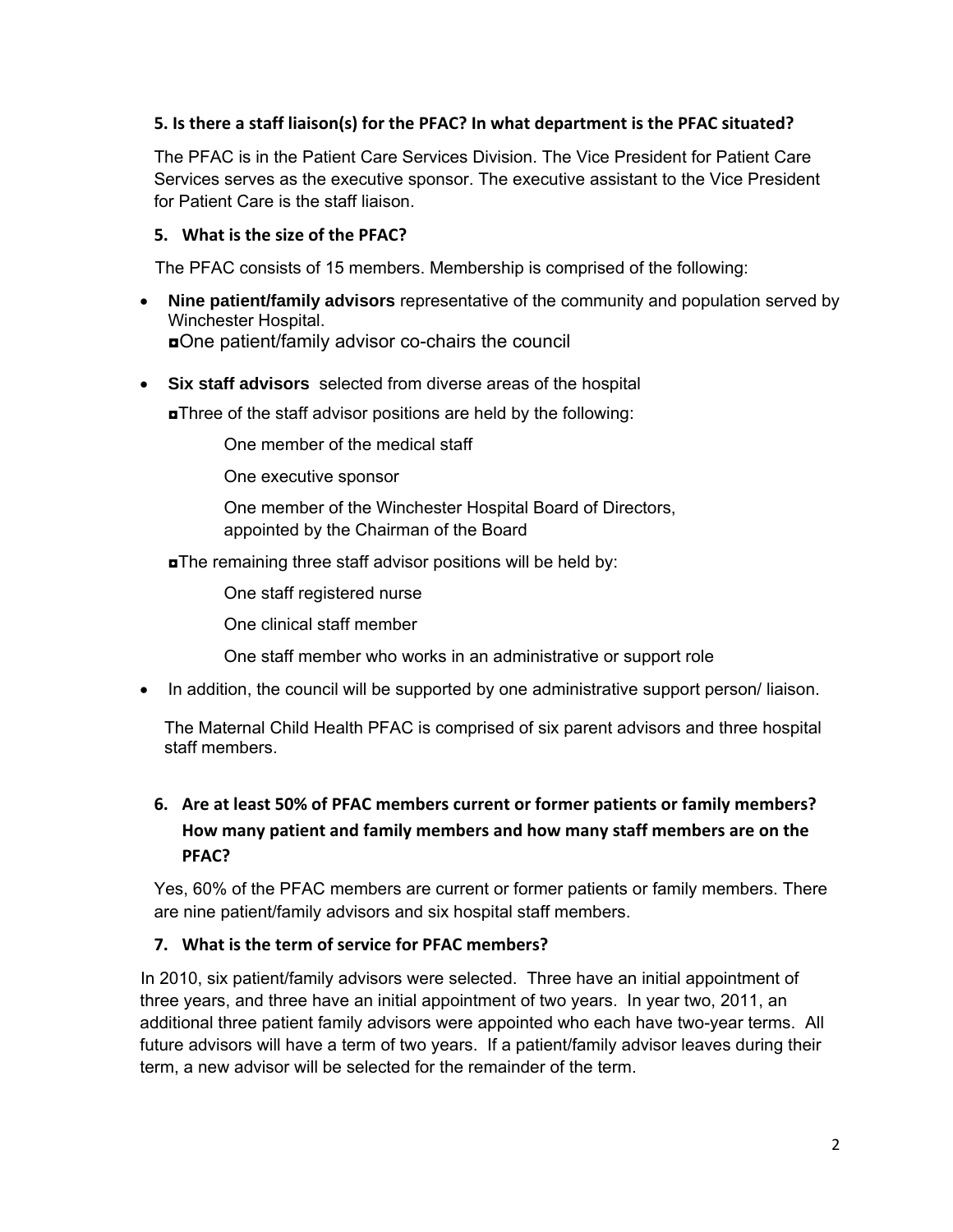The staff advisors will serve terms as follows: the medical staff representative and Board representative will serve an initial two-year term. The remaining staff advisors will serve a three-year term with the exception of the executive sponsor who will not have a term limit but may be rotated to another executive sponsor at the discretion of the CEO.

# **8. What are the hospital's attendance expectations? How often does the PFAC meet?**

Attendance is important. If a member is absent, their perspective is lost. Spotty attendance or lack of meaningful participation during meetings may result in the co-chairs reconsidering the advisors ability to serve.

The PFAC meets every other month, except during the summer. During the FY12 year PFAC met a total of five times.

# **9. Do you reimburse PFAC members for any costs associated with attending meetings and/or provide any other related assistance (e.g. free parking, babysitting, etc.).**

PFAC members have access to free on-site parking and dinner is provided at each meeting.

# **10. Are PFAC members representative of the hospital's service community? Explain.**

PFAC members are selected to represent a variety of the communities and services of the Hospital. In addition to the Hospital PFAC, there is a separate Maternal Child Health PFAC to better serve the unique needs of that patient population.

# **11. Who sets agendas for PFAC meetings?**

At each meeting the PFAC is asked to suggest agenda topics for the next meeting. In addition hospital leaders periodically request to present various issues to the PFAC. The co-chairs then formalize the agenda.

# **12. Does the PFAC have subcommittees? If yes, please describe them.**

No, currently the PFAC does not have sub-committees. However, as stated above there is a separate PFAC for Maternal/Child Health.

# **13. To what extent does the PFAC have access to the hospital Board of Directors?**

A Board representative is a member of the PFAC. In addition the PFAC co-chairs provide an annual report to the Board of Directors.

# **14. Are PFAC meeting minutes submitted to the hospital board?**

An annual report of PFAC activities is provided to the Board. Meeting minutes are not submitted to the Board.

# **15. Is there a PFAC section on the hospital website? What is the URL?**

Yes, there is a PFAC section on the Hospital website. The URL is www.winchesterhospital.org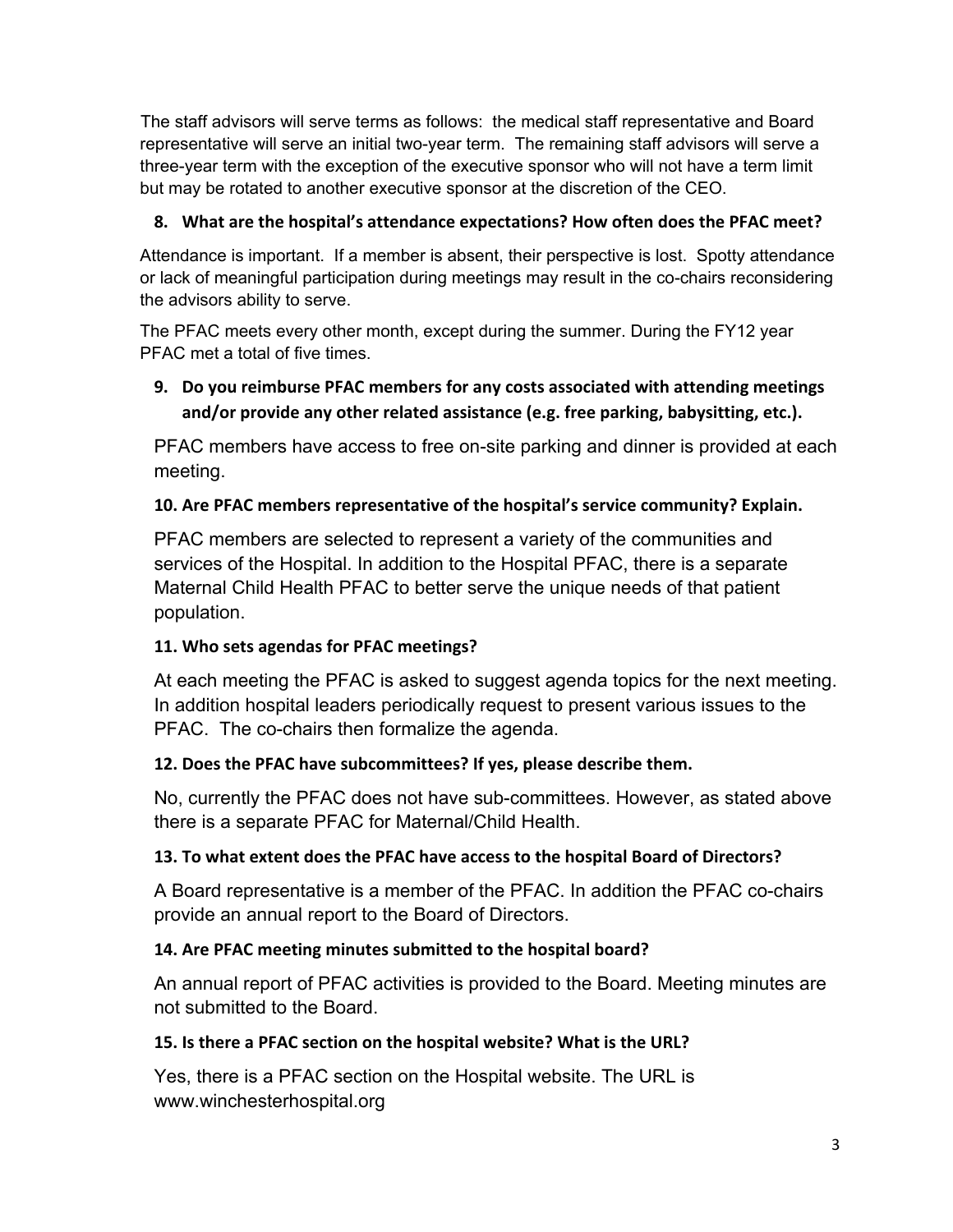### **16. To what extent did the PFAC communicate with PFACs at other hospitals?**

The report from HealthCare for All that provided a synopsis of what other PFACs were working on was distributed to other PFACs.

### **Orientation and Continuing Education**

# **17. Describe the PFAC orientation for new members. Include in description how often it is given, by whom, and the content covered.**

All members of the PFAC who are not currently employed by or on the medical staff of the Hospital will attend an orientation. The orientation will be provided by the Director of Volunteers and will mirror the same orientation given to volunteers, including information on patient privacy and HIPAA. Orientation will be available on an annual basis as new members join the council however, should a council term need to be filled during a year the new member could attend a volunteer orientation.

### **18. What continuing education was provided to PFAC members this reporting year?**

The co-chairs are responsible to create a plan to meet the ongoing education needs identified by the PFAC. During this past year the following education was provided:

- Patient satisfaction survey methodology
- Readmissions
- Role of the oncology nurse navigator
- Market share analysis
- Patient portal

### **PFAC Impact and Accomplishments**

### **19. On what hospital committees or boards have you placed PFAC members?**

A member of PFAC is a sitting member of the Patient Safety Committee and the Service Excellence Response team.

**20. In what ways did the PFAC influence quality of care at this hospital? Describe the PFAC's accomplishments over the past year. Also note for each initiative undertaken, did the idea arise directly from the PFAC or did a department, committee or unit request PFAC input on the initiatives? (Questions 23‐26 below can inform your responses.)**

In its second year the PFAC provided the Hospital with insight on a number of different topics and had an impact on the quality of care at the Hospital.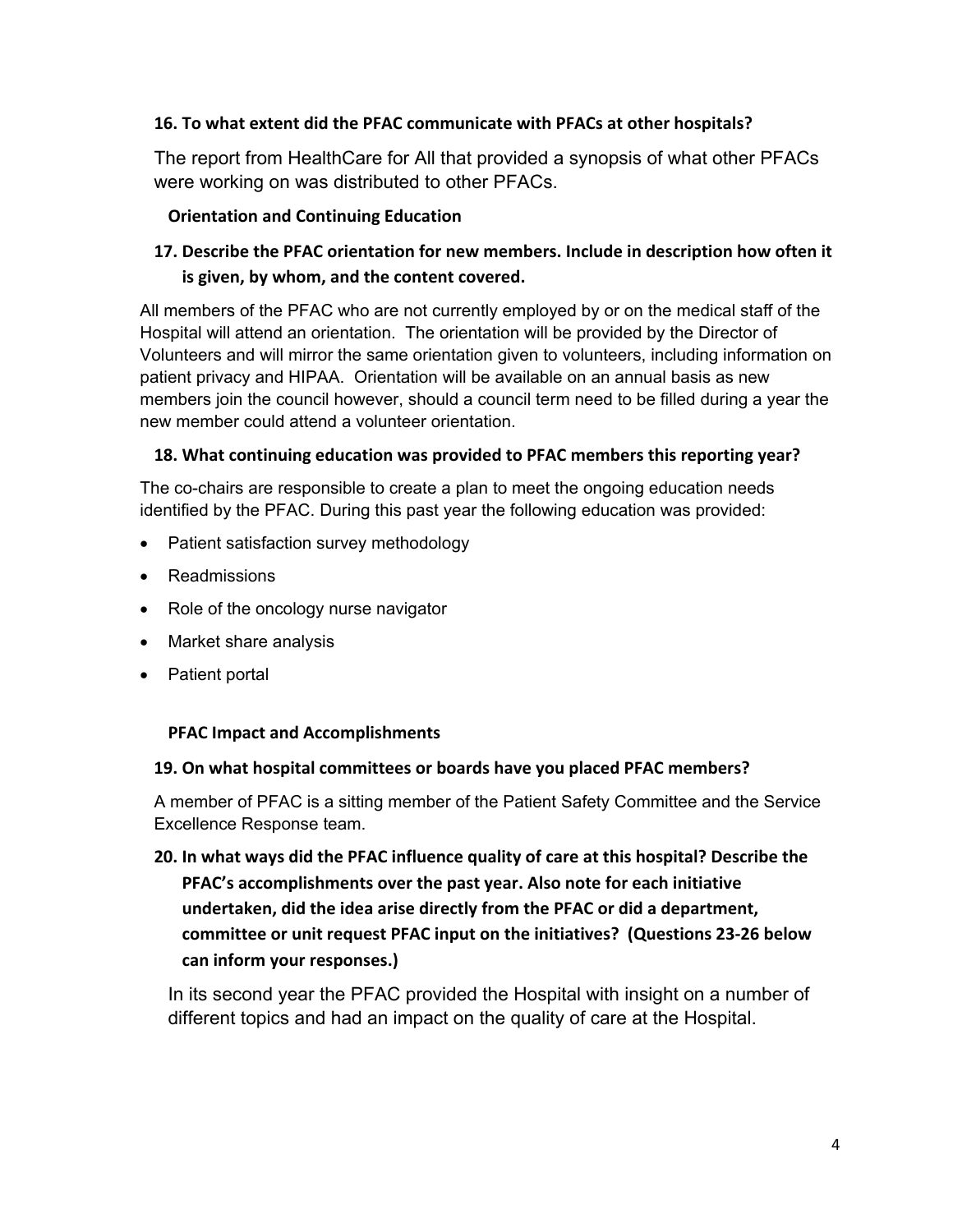One of the strategic Initiatives for the Hospital this year was a LEAN initiative on the flow of patients who are seen and discharged from the ED. We were fortunate to have a patient participate in the five day Value Stream project providing insight from his perspective on what in a process added value to an ED visit. The Lean Team working on this project invited this patient to participate on the team, knowing that his ideas would be valuable.

At each meeting of the PFAC the group was informed of the Hospital's plans to explore affiliations. This was done by Kevin Smith, CEO at the October 2011 meeting and at each future meeting by Kathy Schuler, Vice President for Patient Care. The PFAC spoke freely and provided their thoughts on any potential affiliation, both advantages and what they would like to see retained at Winchester Hospital.

The PFAC asked to have a presentation on the market share data for the hospital. This was presented by the Director of Business Development, Deb Fiumedora, at the January 2012 meeting. Following the presentation Ms. Fiumedora engaged the PFAC in discussion regarding market share. Valuable insight form the PFAC was the importance of patients being aware of the capabilities of physicians on our staff. Ms. Fiumedora intended to bring feedback from the group to the marketing and communications group.

The PFAC asked to have a presentation on the marketing plan for the hospital. This was presented by the Director of Communications, John Looney, at the May 2012 meeting. Following the presentation Mr. Looney engaged the PFAC in discussion regarding both their perceptions of the strength of our current marketing and elicited suggestions from the group.

The PFAC asked for information on the hospital's development of a patient portal. This was provided at the May 2012 meeting by the Director of Information Systems, Gerald Greeley. Again Mr. Greeley had the opportunity to speak about this initiative and engage the group in discussion on their thoughts on the project. The group provided valuable feedback, for example they were able to point out the complexity from a patient's perspective should the hospital and each of their physicians have independent portals that don't integrate across the continuum. The group also identified items they would most like to be able to view on a patient portal.

Patient Satisfaction was identified as an area that both the hospital and the PFAC wished to discuss. At the May 2012 meeting Lauren Reardon, Director of Guest Services, met with the PFAC to discuss priorities for improving satisfaction in FY13. The group identified several areas and then identified noise on the inpatient units as the number 1 priority for FY13. This suggestion from PFAC has been incorporated into the hospitals FY13 Strategic Plan.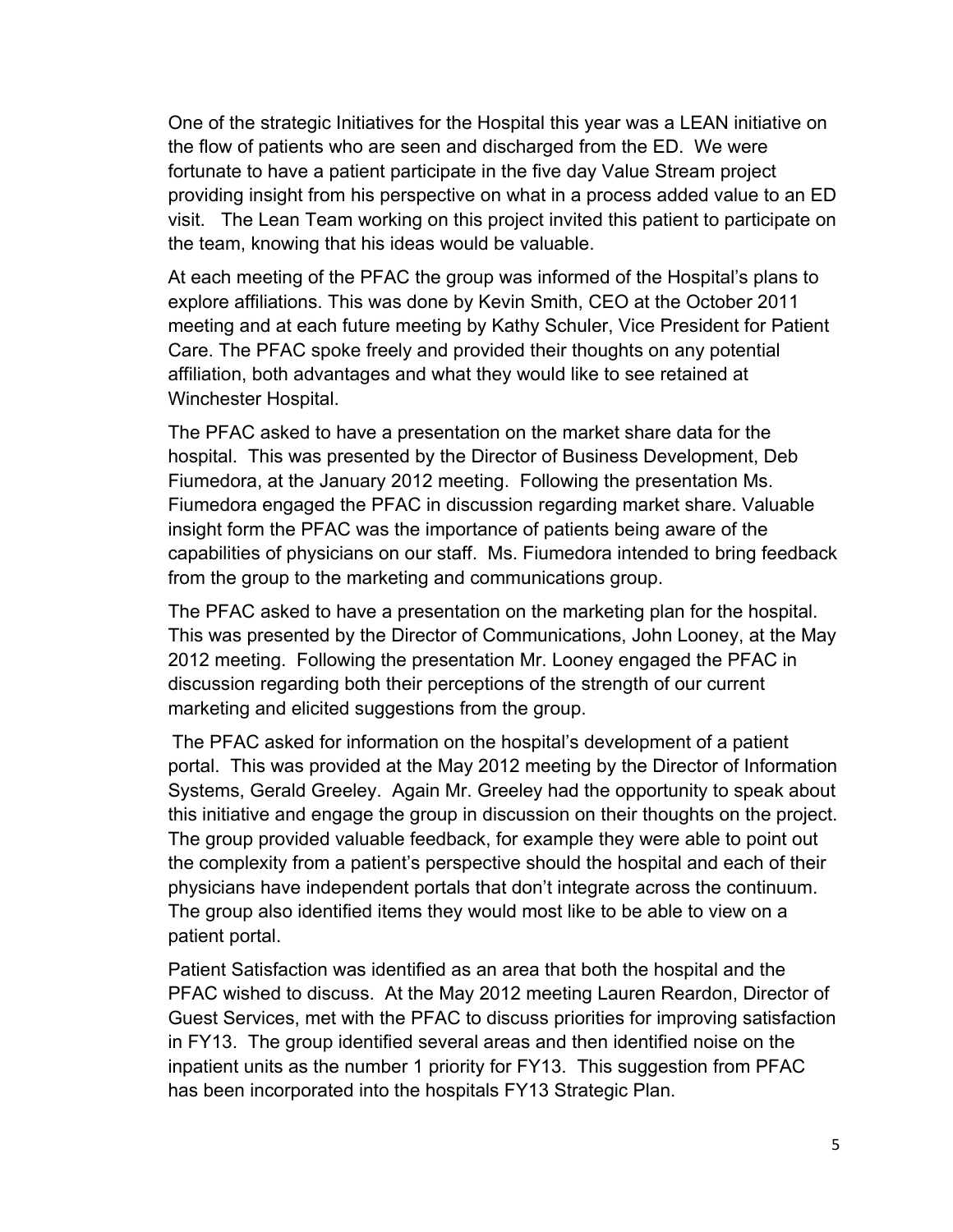Feedback from parent advisors of the Maternal Child Health PFAC led to implementation of the following:

- The Cuddler Program, a program where volunteers are trained to rock infants.
- Hanging a Teddy Bear sign on the door of a room to signify that the baby is not with parents but has been transferred to Boston. The sign increases all staff sensitivity to the issue.
- Quiet time for parents. A sign is placed on the door on the request of the mother to signify no visitors while mom rests.
- New infant bassinet placards were made for the isolates.
- **21. The law allows a hospital to engage its PFAC in a broad consulting role. Did the PFAC advise the hospital on any of the following (please circle):**
	- a. **patient and provider relationships** No
	- b. **institutional review boards** Yes
	- c. **quality improvement initiatives** Yes
	- d. **patient education on safety and quality matters** Yes
- **22. Did the PFAC engage in any of the following (please circle):** 
	- **a. reviewers of publicly reported quality information (see #25 for more specifics)** No
	- **b. members of task forces ‐** Yes
	- c. **members of hospital standing committees that address quality (list committees and how many PFAC members serve on each)**

Yes, a PFAC member sits on the Patient Safety Committee and on the Service Excellence Response Team.

- d. **members of awards committees** ‐ No
- **e. members of advisory boards ‐** No
- **f. participants on search committees and in the hiring of new staff ‐** No
- **g. co‐trainers for clinical and nonclinical staff, in‐service programs, and health professional trainees or as participants in reward and recognition programs‐**  No
- **23. Was any of the following information on hospital performance shared with the PFAC? (please circle):**
	- a. Serious Reportable Events ‐ No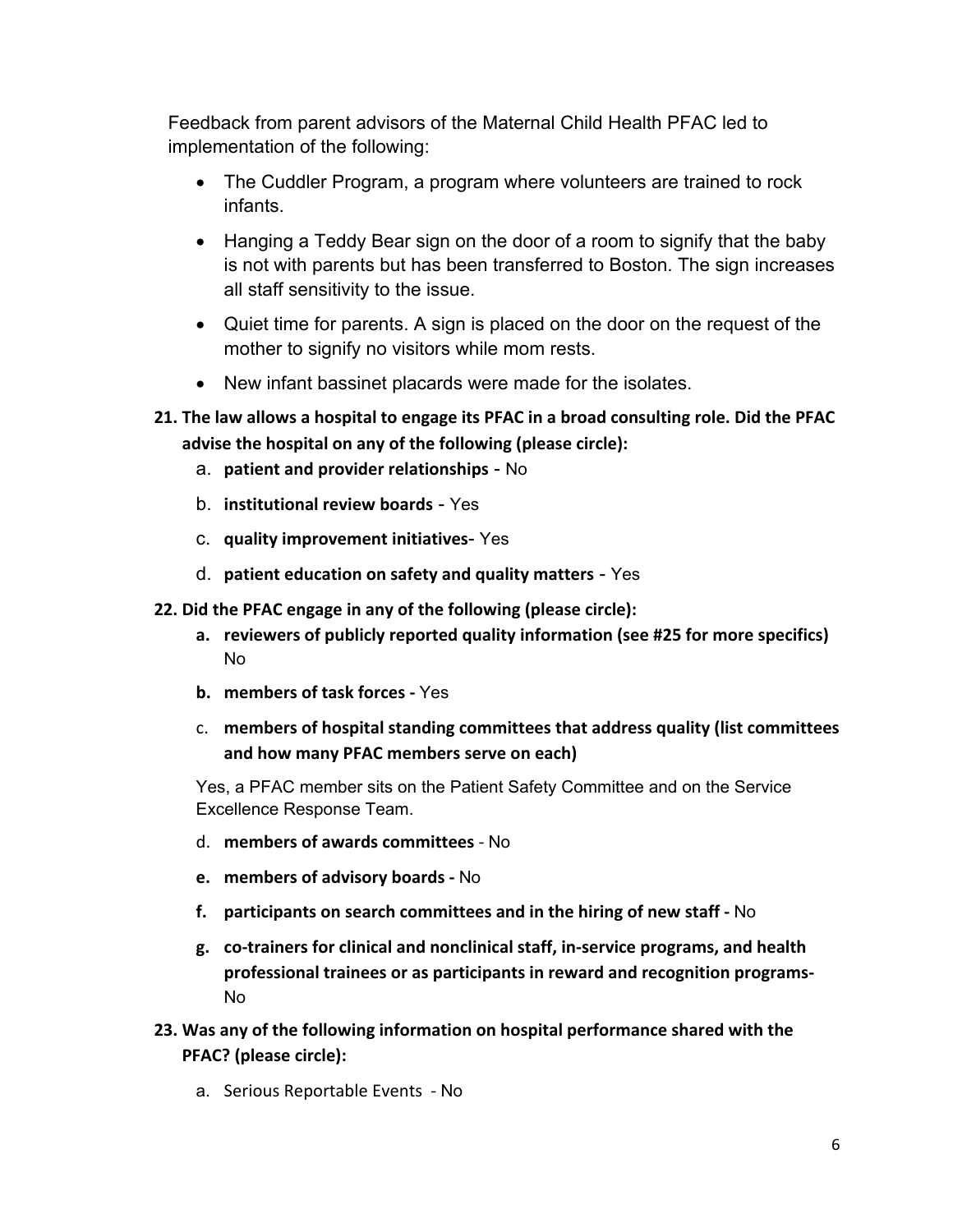- b. Healthcare‐Associated Infections ‐ Yes
- c. DPH information on complaints and investigations ‐ No
- d. staff influenza immunization rate‐ Yes
- e. other

# **24. Did PFAC quality of care initiatives relate to any of the following state and/or national quality of care initiatives, (please circle):**

- a. Healthcare acquired infections ‐ No
- b. Public reporting of hospital performance‐ No
- c. Rapid response teams‐ No
- d. Hand‐washing initiatives‐ No
- e. Checklists for surgical procedures‐ No
- f. Checklist for nonsurgical procedures‐ No
- g. Disclosure of harm and Apology‐ 0
- h. Fall prevention‐ No
- i. Informed decision making/informed consent‐ No
- j. Improving information for patients and families-Yes
- k. Health care proxies/substituted decision making‐ No
- l. End of life planning (e.g., hospice, palliative, advanced directives)‐ No
- m. Care transitions (e.g., discharge planning, passports, care coordination & follow up between care settings) ‐ Yes

#### **PFAC Annual Report**

- 25. **Do PFAC members participate in the development of the PFAC annual report? ‐** No
- 26. **Does the hospital share the PFAC annual reports with PFAC members? ‐** Yes
- **27. Did the hospital share the PFAC annual report with the Board of Directors/Trustees? How?** Yes, the co-chairs of the PFAC presented to the Hospital Board during a Board meeting.
- 28. **Do you make the PFAC report accessible to the public? How?** Yes**,** it is available upon request.
- **29. Is the annual PFAC report posted to the hospital's website for public access? When was it posted?** Yes